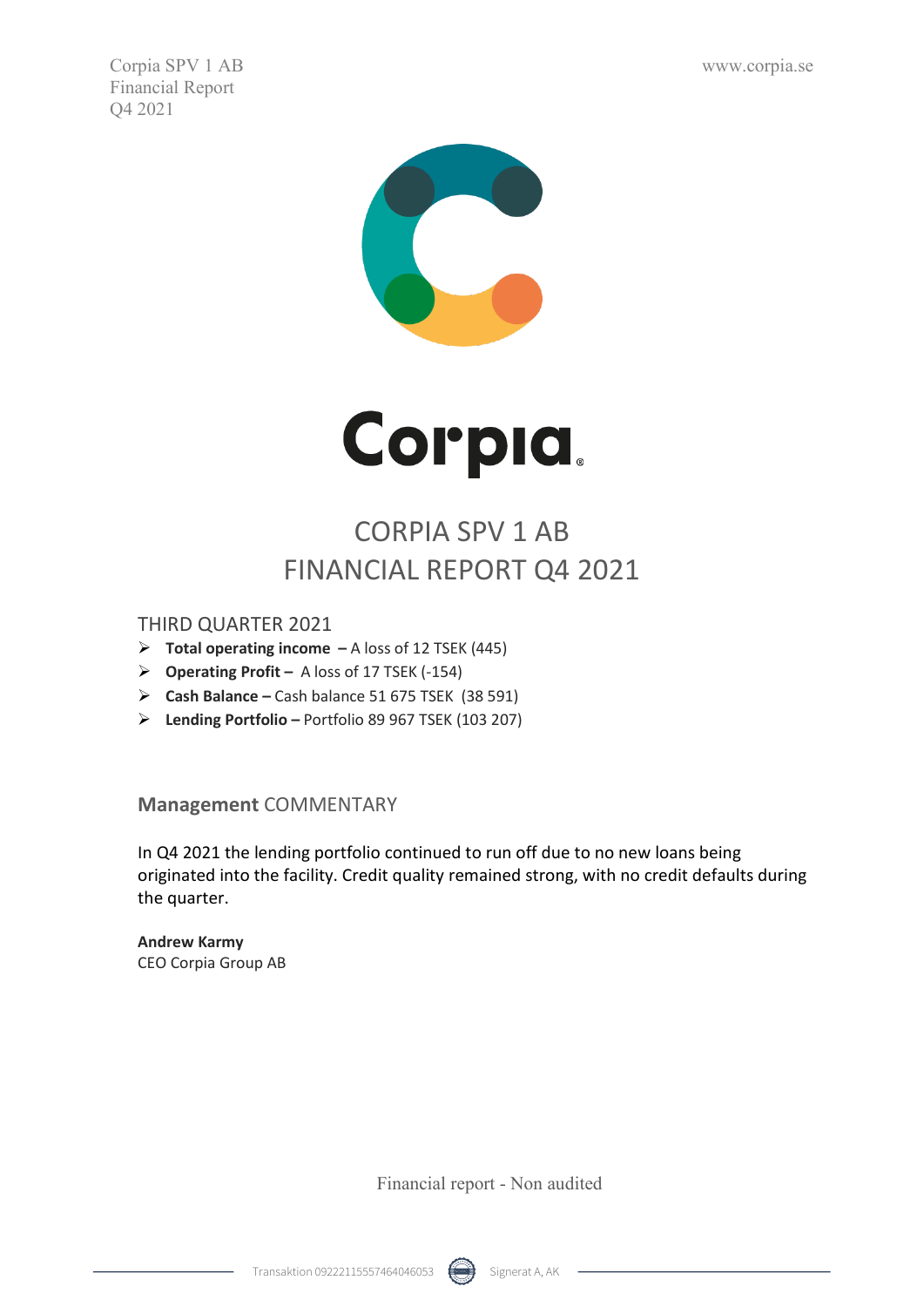| <b>CORPIA SPV 1 AB - P&amp;L</b> | Q4 2021        | Q3 2021        | 2020        |
|----------------------------------|----------------|----------------|-------------|
| (TSEK)                           |                |                |             |
| <b>Total operating income</b>    | $-12$          | 445            | $-1266$     |
| Interest income                  | 2 2 7 6        | 2 7 4 8        | 2 6 0 4     |
| Interest expenses                | $-1993$        | $-1993$        | $-3529$     |
| Other interest income, net       | 40             | 39             | $-38$       |
| Group contributions              | $-338$         | $-350$         | $-315$      |
| Other operating income           | $\overline{2}$ | $\overline{2}$ | 12          |
|                                  |                |                |             |
| <b>Total expenses</b>            | $-755$         | -599           | $-1699$     |
| General administration expenses  | $-401$         | $-261$         | $-1072$     |
| Other operating expenses         | $-354$         | $-338$         | $-626$      |
|                                  |                |                |             |
| <b>Result pre credit losses</b>  | $-767$         | $-154$         | $-2965$     |
|                                  |                |                |             |
| <b>Credit Losses</b>             | $\bf{0}$       | $\mathbf 0$    | $\mathbf 0$ |
|                                  |                |                |             |
| <b>Operating profit</b>          | $-767$         | $-154$         | $-2965$     |
|                                  |                |                |             |
| <b>Closing positions</b>         | 750            | 0              | 641         |
| <b>NET PROFIT</b>                | $-17$          | $-154$         | $-2324$     |

| <b>CORPIA SPV 1 AB - BALANCE SHEET</b> | Q4 2021 | Q3 2021 | 2020    |
|----------------------------------------|---------|---------|---------|
| (TSEK)                                 |         |         |         |
|                                        |         |         |         |
| Loan portfolio                         | 89 970  | 103 207 | 56 728  |
| Other current assets                   | 3579    | 3032    | 3 4 2 4 |
| Cash                                   | 51 675  | 38 5 91 | 47 281  |
| <b>Fixed and current assets</b>        | 145 224 | 144 830 | 107 433 |
|                                        |         |         |         |
| <b>TOTAL ASSETS</b>                    | 145 224 | 144 830 | 107 433 |
|                                        |         |         |         |
| Balanced profit and other Equity       | 785     | 785     | 3 1 1 0 |
| Profit                                 | $-690$  | $-674$  | $-2324$ |
| <b>Total Equity</b>                    | 95      | 111     | 785     |
|                                        |         |         |         |
| Public lending related debt            | 130 000 | 130 000 | 100 000 |
| Subordinated debt                      | 13 5 45 | 13 5 45 | 5 3 7 4 |
| Other debt                             | 1584    | 1 1 7 4 | 1 2 7 4 |
| <b>Liabilities</b>                     | 145 129 | 144 718 | 106 648 |
|                                        |         |         |         |
| <b>TOTAL EQUITY AND LIABILITIES</b>    | 145 224 | 144 830 | 107 433 |

2(3)

Financial report - Non audited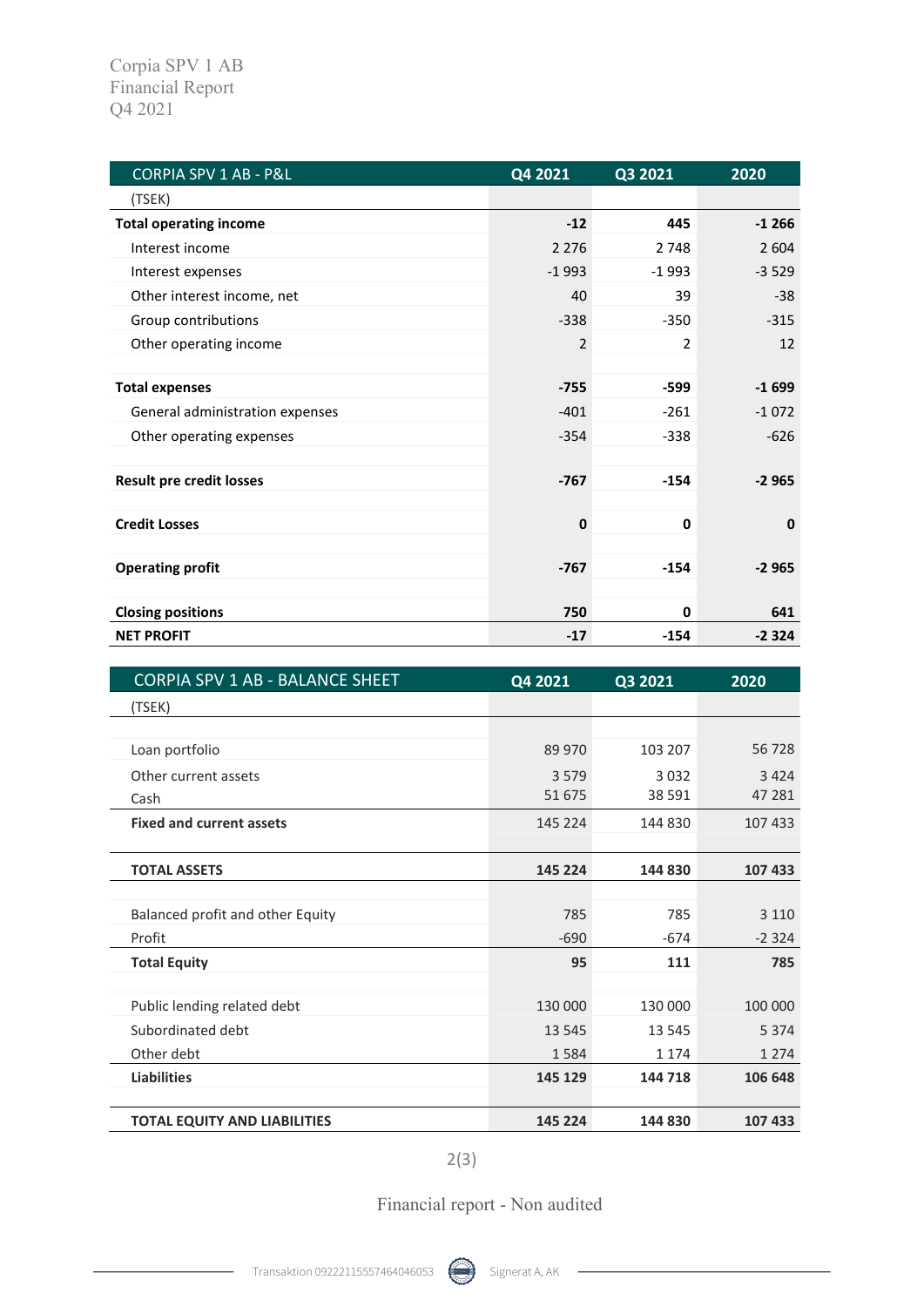#### *E/R (Total equity + Subordinated debt) / Loan portfolio 15,16%*

| CORPIA SPV 1 AB CASH FLOW                         | Q4 2021                  | Q3 2021                  | 2020     |
|---------------------------------------------------|--------------------------|--------------------------|----------|
| (TSEK)                                            |                          |                          |          |
|                                                   |                          |                          |          |
| <b>Opening Balance</b>                            | 19412                    | 19717                    | 48 422   |
| Change cash period                                | 32 2 63                  | $-305$                   | $-1141$  |
| <b>Balance end of Period</b>                      | 51 675                   | 19412                    | 47 281   |
|                                                   |                          |                          |          |
| <b>Operating Cash flow</b>                        | 31 589                   | $-835$                   | $-54200$ |
|                                                   |                          |                          |          |
| Cash flow from investing activities               | $\Omega$                 | $\mathbf 0$              | 0        |
|                                                   |                          |                          |          |
| Cash flow from operating and investing activities | 31 589                   | $-835$                   | $-54200$ |
|                                                   |                          |                          |          |
| Change in Equity                                  | 674                      | 530                      | 3 0 6 0  |
| Change in Debt                                    | $\overline{\phantom{0}}$ | $\overline{\phantom{a}}$ | 50 000   |
|                                                   |                          |                          |          |
| Cash flow from financing activities               | 674                      | 530                      | 53 060   |
|                                                   |                          |                          |          |
| Change cash period                                | 32 263                   | $-305$                   | $-1141$  |

3(3)

Financial report - Non audited